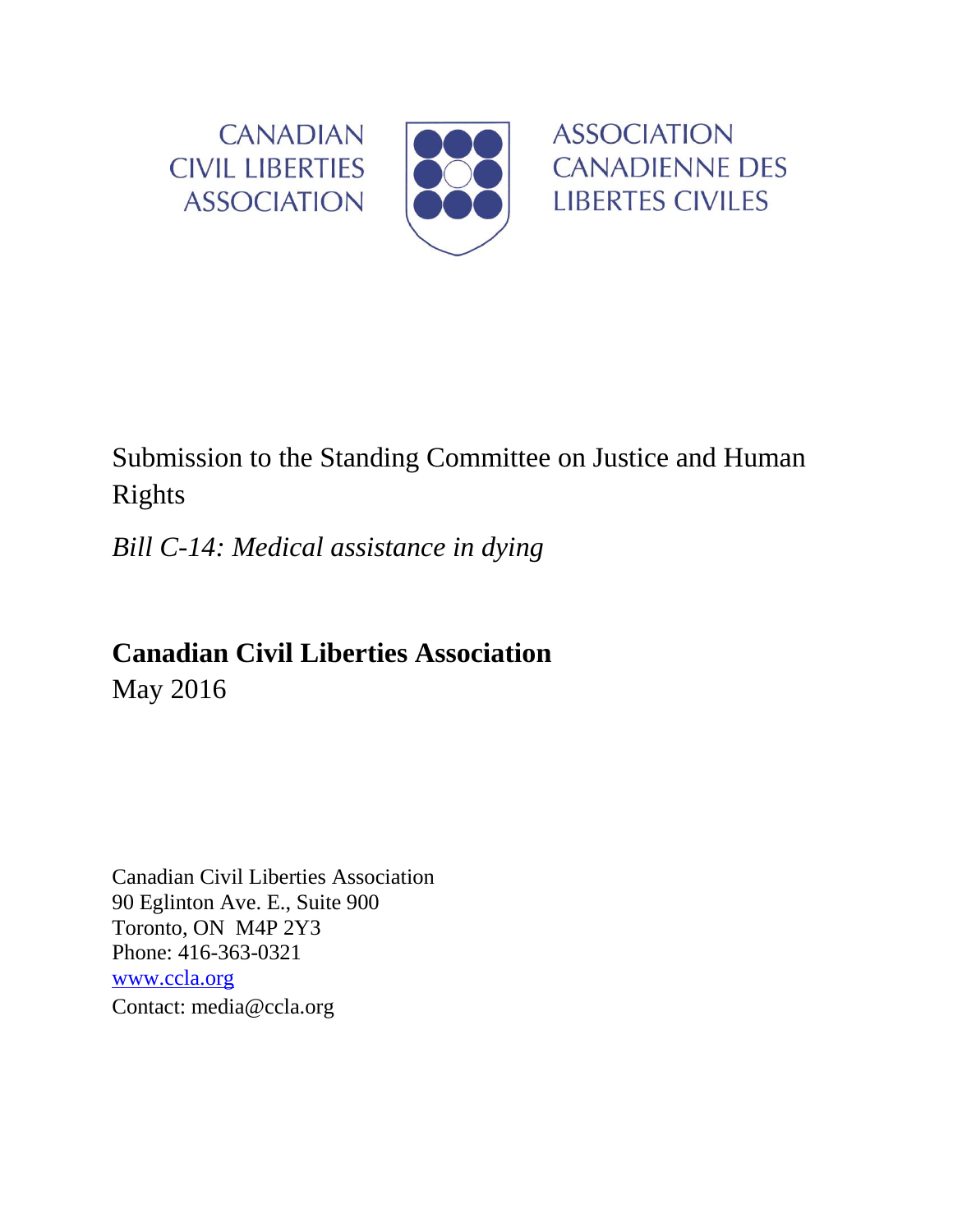#### **Canadian Civil Liberties Association (CCLA)**

The CCLA fights for the civil liberties, human rights, and democratic freedoms of all people across Canada. Founded in 1964, we are an independent, national, nongovernmental organization, working in the courts, before legislative committees, in the classrooms, and in the streets, protecting the rights and freedoms cherished by Canadians and entrenched in our Constitution.

CCLA intervened in the case of *Carter v. Canada (Attorney General)<sup>1</sup>* and argued that the absolute prohibition on assisted suicide was a violation of section 7 of the *Canadian Charter of Rights and Freedoms* that could not be upheld. We are grateful for the opportunity to make submissions to this Committee on Bill C-14.

#### **A. Concerns about the Committee Process**

The legalization and regulation of assisted dying is new to Canada, and presents some complex challenges. When CCLA was invited to submit a brief to the Committee, the instructions were to confine submissions to proposed recommendations for changes to the text of Bill C-14 (and limit submissions to no more than three pages). Moreover, we understand that the Committee is confining its study of the bill to only four (consecutive) days. The limits placed on the scope of submissions and the truncated timeline for consideration of the bill is cause for concern. While we appreciate that there was significant work done by an external panel, an interprovincial advisory group, and a special joint committee on the issue of physician-assisted dying, this Committee will be the first time a piece of proposed legislation is actually being considered. Every Canadian is a stakeholder on this issue; a more robust process for considering the legislation is warranted.

The fact that the Supreme Court's declaration of invalidity will come into effect in early June is not a basis for rushed consideration of this important issue. Indeed, the Minister of Justice has said that the Bill falls within the parameters of the Court's decision in *Carter,* but if no federal legislation is in place on June 6, it is the parameters of the *Carter* decision that will govern in any event. While CCLA is of the view that national legislation on this issue is important and beneficial for a number of reasons, this doesn't mean we should rush to enact a law that hasn't been sufficiently considered through a meaningful democratic process.

## **B. Proposed Changes to the Text of Bill C-14**

## *i) Removal of "reasonable foreseeability" requirement*

The most vital change we recommend to the text of the bill is an amendment to proposed s. 241.2(2) of the *Criminal Code* which defines when a person has a grievous and irremediable

 $\overline{\phantom{a}}$ 1 2015 SCC 5 ["*Carter"*].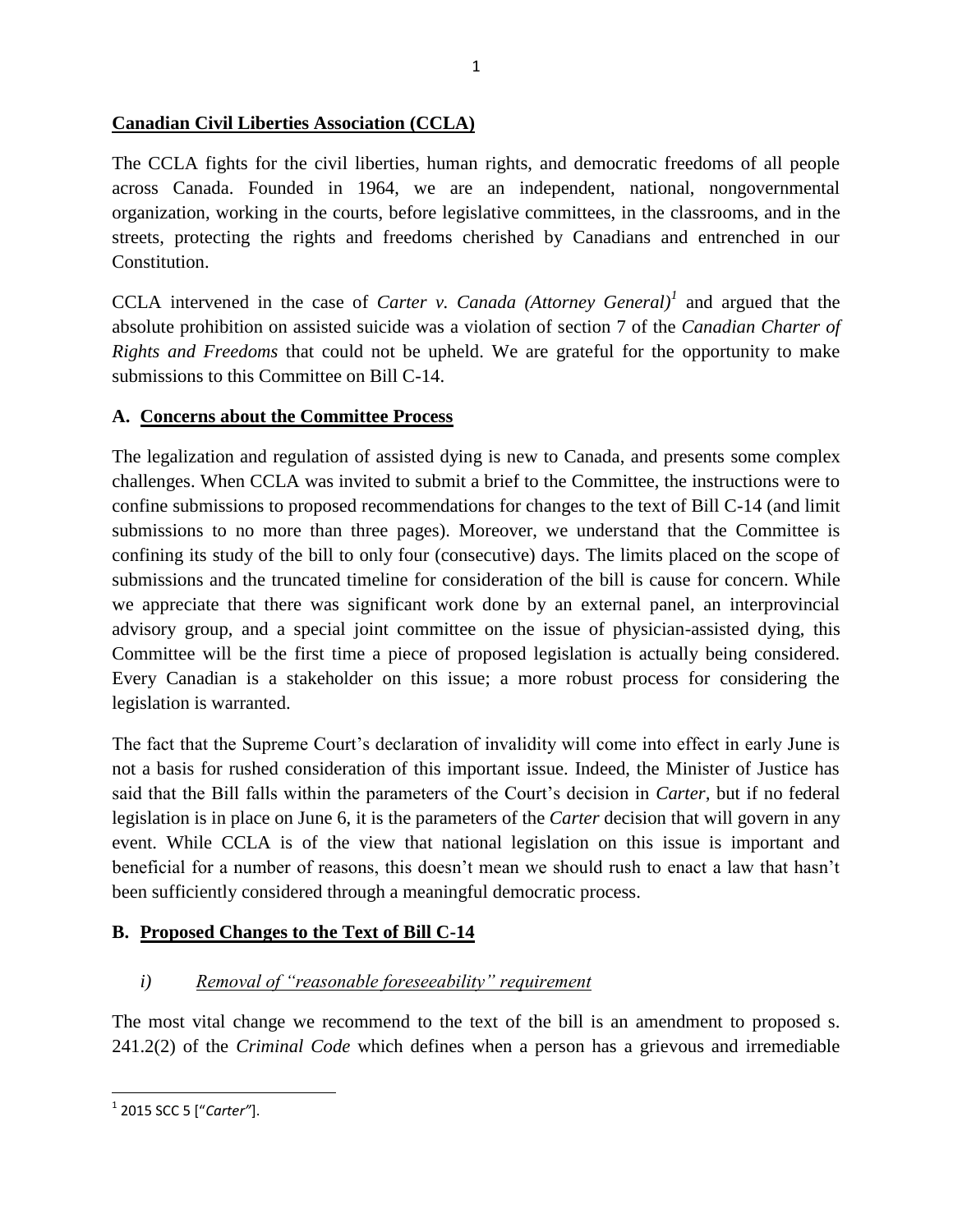medical condition. In particular, subsection (d) which requires that "natural death has become reasonably foreseeable…" is unduly vague, contrary to the Supreme Court's decision in *Carter,*  and will lead to further violations of *Charter* rights and avoidable litigation. We propose that s. 241.2(2) be amended to delete subsection (d). The remaining subsections would form the exclusive criteria for establishing a grievous and irremediable medical condition. A further section should be added following s. 241.2(2) stating:

241.2(2.1) For greater certainty, neither a diagnosis of a terminal illness nor a temporal proximity to natural death is a requirement for establishing a grievous and irremediable medical condition.

The Supreme Court's decision in *Carter* did not suggest that a violation of life, liberty and security of the person was established in cases where individuals were suffering intolerably and where death was otherwise reasonably foreseeable. The focus of the ruling was on quality of life, not quantity. The reasonable foreseeability requirement will cause confusion, is unnecessary, and should be removed. If this provision is removed, a consequent amendment of proposed s.  $241.2(3)(b)(ii)$  is also required to remove the reference to a reasonably foreseeable death. This reference could be replaced with the following language:

 $241(2)(3)(b)(ii)$  signed and dated after the person was informed by a medical practitioner or nurse practitioner that the person meets all of the criteria set out in subsection (1).

## *ii) Independent witness requirement*

The safeguards included in proposed s. 241.2(3) include a requirement that a person's request for medical assistance in dying is signed before two independent witnesses and proposed s. 241.2(5) excludes certain individuals from acting as independent witnesses. CCLA appreciates the objective behind this particular safeguard, but is concerned that the exclusions may make it challenging for individuals to find appropriate witnesses. This might be addressed by including a power for the Minister of Health to make regulations that address the provision of witnesses, although we appreciate that there are division of powers issues that arise here. We wish to bring this issue to the Committee's attention as failing to address it could pose a practical barrier to the meaningful implementation of the physician-assisted death regime.

## *iii) Exclusions from the bill*

While the government's introduction of the bill was accompanied by a commitment to engage in further study on a number of issues, CCLA is particularly disappointed by the exclusion of mature minors from the assisted dying regime, and the failure to allow for advance requests. The fact that the Supreme Court's decision does not squarely address these issues does not diminish the government's and Parliament's obligations to respect *Charter* rights or to guard against needless suffering by those with a grievous and irremediable medical condition. The legal concept of the mature minor recognizes that some young people have the capacity to consent to